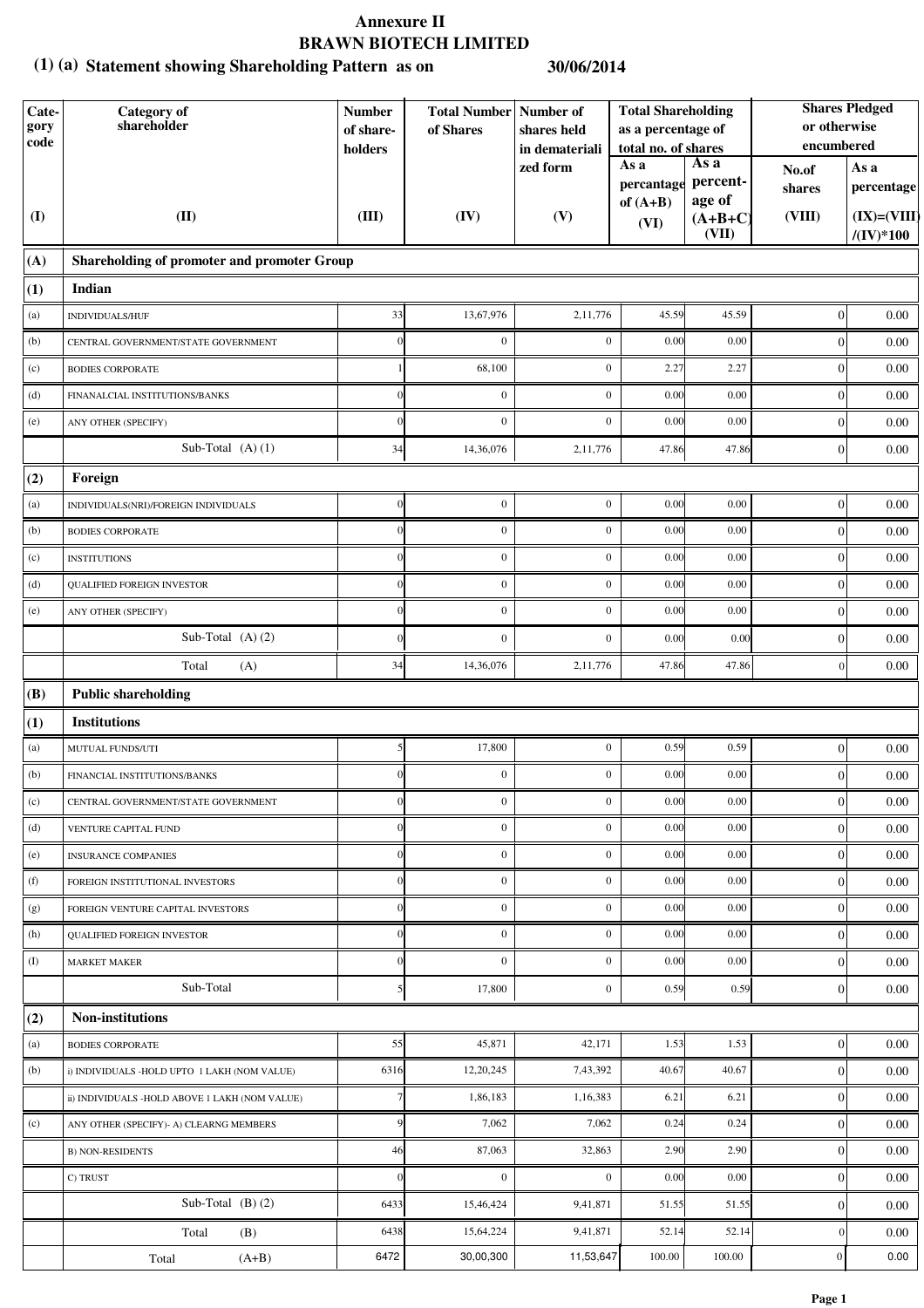| Cate-<br>gory<br>code | Category of<br>shareholder                  | <b>Number</b><br>of share-<br>holders | Total Number Number of<br>of Shares | shares held<br>in demateriali<br>zed form | <b>Total Shareholding</b><br>as a percentage of<br>total no. of shares<br>As a<br>As a<br>percent-<br>percantage |                              | or otherwise<br>encumbered<br>No.of<br>shares | <b>Shares Pledged</b><br>As a<br>percentage |  |
|-----------------------|---------------------------------------------|---------------------------------------|-------------------------------------|-------------------------------------------|------------------------------------------------------------------------------------------------------------------|------------------------------|-----------------------------------------------|---------------------------------------------|--|
| (I)                   | (II)                                        | (III)                                 | (IV)                                | (V)                                       | of $(A+B)$<br>(VI)                                                                                               | age of<br>$(A+B+C)$<br>(VII) | (VIII)                                        | $(IX)=(VIII)$<br>$/(\mathrm{IV})^*100$      |  |
| (C)                   | Shares held by Custodians and against which |                                       |                                     |                                           |                                                                                                                  |                              |                                               |                                             |  |
|                       | <b>Depository Receipts have been issued</b> |                                       |                                     |                                           |                                                                                                                  |                              |                                               |                                             |  |
|                       | <b>SHARES HELD BY CUSTODIANS</b>            |                                       | $\theta$                            | $\Omega$                                  | 0.00                                                                                                             | $0.00\,$                     | $\Omega$                                      | 0.00                                        |  |
|                       | Sub-Total (C)                               |                                       | $\theta$                            | $\Omega$                                  | 0.00                                                                                                             | 0.00                         | $\Omega$                                      | 0.00                                        |  |
|                       | (C)<br>Total                                |                                       | $\Omega$                            | $\Omega$                                  | 0.00                                                                                                             | 0.00                         |                                               | 0.00                                        |  |
|                       |                                             |                                       |                                     |                                           |                                                                                                                  |                              |                                               |                                             |  |
|                       | Grand-Total $(A+B+C)$                       | 6472                                  | 30,00,300                           | 11,53,647                                 | 100.00                                                                                                           | 100.00                       |                                               | $0.00\,$                                    |  |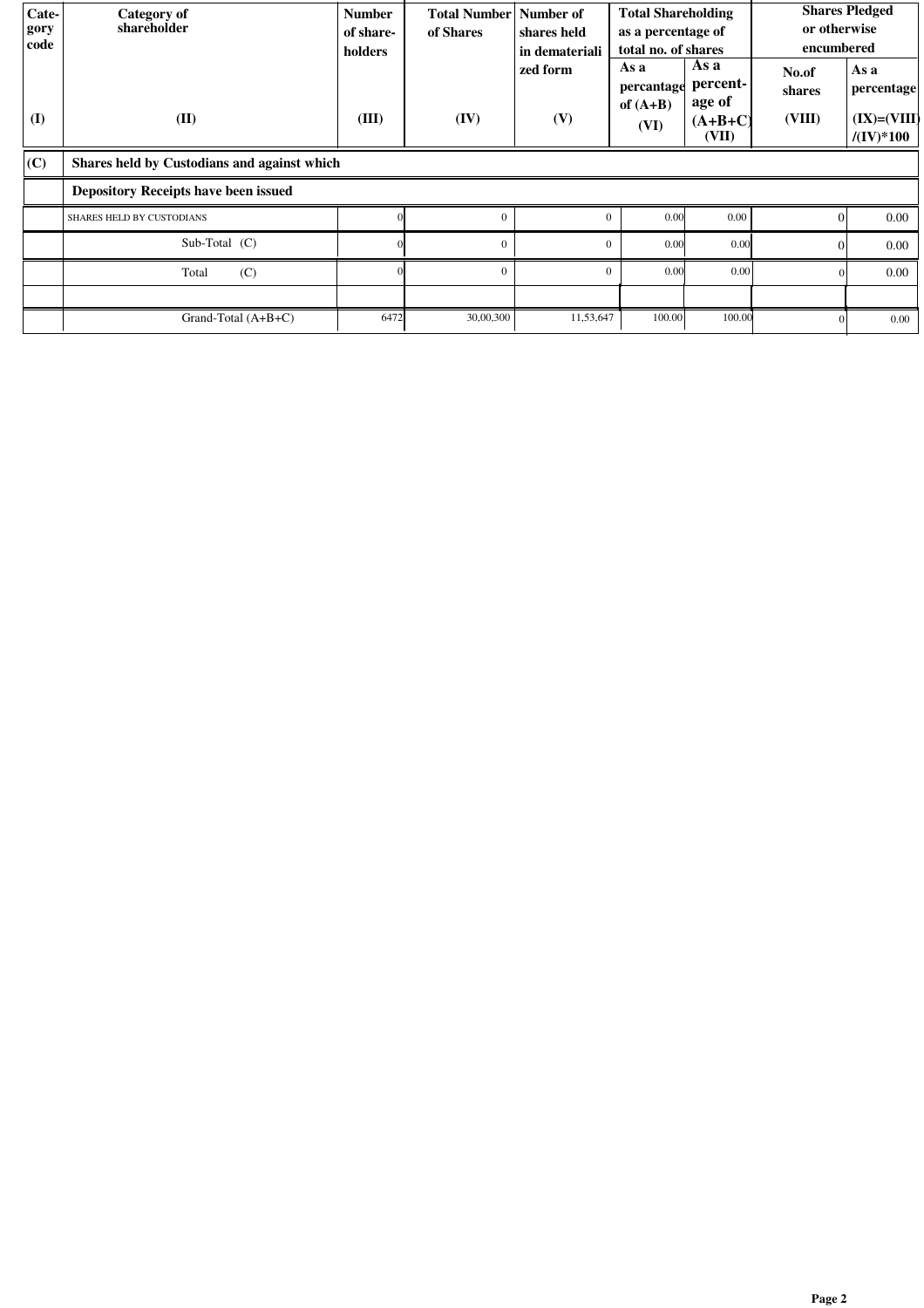#### **Statement showing holding of securities (including shares,warrants,covertible securities) of persons belonging to the category (1) (b)**

#### **Annexure IIBRAWN BIOTECH LIMITED**

**"Promoter and Promoter Group" as on 30/06/2014**

| Sr.<br>No. | <b>Folio#/DPID,CLID</b> | Name of the shareholder                  |                    | <b>Details of Shares held</b> |                                           |                | Encumbered shares(*)                             |                                                                        | <b>Details of warrants</b>        |                                                                 | <b>Details of convertible</b><br>securities       |                                                                                | <b>Total shares (including</b><br>shares assuming full                                         |
|------------|-------------------------|------------------------------------------|--------------------|-------------------------------|-------------------------------------------|----------------|--------------------------------------------------|------------------------------------------------------------------------|-----------------------------------|-----------------------------------------------------------------|---------------------------------------------------|--------------------------------------------------------------------------------|------------------------------------------------------------------------------------------------|
|            |                         |                                          |                    | Number of<br>shares<br>held   | As a % of<br>grand total<br>$(A)+(B)+(C)$ | <b>Number</b>  | As a per-<br>centage<br>$VI=(V)/$<br>$(III)*100$ | As a % of<br>grand total<br>$(A)+(B)+(C)$<br>of sub-clauses<br>(I) (a) | No. of<br><b>Warrants</b><br>held | As a $%$ of<br>total no. of<br>warrants<br>of the same<br>class | No. of<br>convert-<br>ble sec-<br>urities<br>held | As a % of<br>total no. of<br>convertible<br>securities<br>of the same<br>class | conversion of warrants<br>and convertible<br>securities) as a %<br>of diluted share<br>capital |
|            | 1 0000117               | A B PHARMA P LTD                         |                    | 68,100                        | 2.27                                      | $\overline{0}$ | $0.00\,$                                         | 0.00                                                                   |                                   |                                                                 |                                                   |                                                                                |                                                                                                |
|            | 2 0000106               | ADARSH KUMAR GUPTA                       |                    | 1,87,650                      | 6.25                                      | $\theta$       | $0.00\,$                                         | 0.00                                                                   |                                   |                                                                 |                                                   |                                                                                |                                                                                                |
|            | 3 0000046               | ASHA AGGARWAL                            |                    | 2,000                         | 0.07                                      | $\theta$       | $0.00\,$                                         | 0.00                                                                   |                                   |                                                                 |                                                   |                                                                                |                                                                                                |
|            | 4 0000045               | ASHOK KUMAR AGGARWAL                     |                    | 2,000                         | 0.07                                      | $\overline{0}$ | $0.00\,$                                         | 0.00                                                                   |                                   |                                                                 |                                                   |                                                                                |                                                                                                |
|            | 5 0000110               | ATUL GUPTA                               |                    | 61,500                        | 2.05                                      | $\overline{0}$ | 0.00                                             | 0.00                                                                   |                                   |                                                                 |                                                   |                                                                                |                                                                                                |
|            | 6 0000104               | <b>BASANT KUMAR GOSWAMI</b>              |                    | 1,600                         | 0.05                                      | $\overline{0}$ | $0.00\,$                                         | 0.00                                                                   |                                   |                                                                 |                                                   |                                                                                |                                                                                                |
|            | 7 0000109               | <b>BHAWNA GUPTA</b>                      |                    | 27,700                        | 0.92                                      | $\overline{0}$ | $0.00\,$                                         | 0.00                                                                   |                                   |                                                                 |                                                   |                                                                                |                                                                                                |
|            | 8 0000073               | <b>BISHAN DASS DOGRA</b>                 |                    | 2,000                         | 0.07                                      | $\overline{0}$ | $0.00\,$                                         | 0.00                                                                   |                                   |                                                                 |                                                   |                                                                                |                                                                                                |
|            |                         | <b>SARLA DOGRA</b>                       |                    |                               |                                           |                |                                                  |                                                                        |                                   |                                                                 |                                                   |                                                                                |                                                                                                |
|            | 9 0000107               | <b>BRIJ BALA GUPTA</b>                   |                    | 89,600                        | 2.99                                      | $\overline{0}$ | $0.00\,$                                         | 0.00                                                                   |                                   |                                                                 |                                                   |                                                                                |                                                                                                |
|            | 10 IN302566/10012715    | <b>BRIJ RAJ GUPTA</b>                    |                    | 3,77,650                      | 12.59                                     | $\overline{0}$ | $0.00\,$                                         | 0.00                                                                   |                                   |                                                                 |                                                   |                                                                                |                                                                                                |
|            | 11 IN301774/10168993    | Bhawna Goyal                             |                    | 4,750                         | 0.16                                      | $\overline{0}$ | $0.00\,$                                         | 0.00                                                                   |                                   |                                                                 |                                                   |                                                                                |                                                                                                |
|            | 12 0000030              | CHANDRA PRAKASH                          |                    | 22,950                        | 0.76                                      | $\overline{0}$ | $0.00\,$                                         | 0.00                                                                   |                                   |                                                                 |                                                   |                                                                                |                                                                                                |
|            | 13 0000086              | HUMAIRA FAROOQ                           |                    | 2,000                         | 0.07                                      | $\mathbf{0}$   | $0.00\,$                                         | 0.00                                                                   |                                   |                                                                 |                                                   |                                                                                |                                                                                                |
|            | 14 0000085              | <b>KALHAN BAZAZ</b>                      |                    | 2,000                         | 0.07                                      | $\overline{0}$ | $0.00\,$                                         | 0.00                                                                   |                                   |                                                                 |                                                   |                                                                                |                                                                                                |
|            |                         | <b>BHUSHAN BAZAZ</b>                     |                    |                               |                                           |                |                                                  |                                                                        |                                   |                                                                 |                                                   |                                                                                |                                                                                                |
|            | 15 0000113              | KAVITA GUPTA                             |                    | 44,900                        | 1.50                                      | $\overline{0}$ | $0.00\,$                                         | 0.00                                                                   |                                   |                                                                 |                                                   |                                                                                |                                                                                                |
|            | 16 0000033              | <b>KUSH GUPTA</b>                        |                    | 13,050                        | 0.43                                      | $\overline{0}$ | $0.00\,$                                         | 0.00                                                                   |                                   |                                                                 |                                                   |                                                                                |                                                                                                |
|            | 17 0000031              | <b>LOVE GUPTA</b>                        |                    | 10,800                        | 0.36                                      | $\overline{0}$ | $0.00\,$                                         | 0.00                                                                   |                                   |                                                                 |                                                   |                                                                                |                                                                                                |
|            | 18 0000029              | <b>MADHU BANSAL</b>                      |                    | 21,300                        | 0.71                                      | $\theta$       | $0.00\,$                                         | 0.00                                                                   |                                   |                                                                 |                                                   |                                                                                |                                                                                                |
|            | 19 0001084              | MAHESH KUMAR NANCHAL                     |                    | 2,900                         | 0.10                                      | $\overline{0}$ | $0.00\,$                                         | 0.00                                                                   |                                   |                                                                 |                                                   |                                                                                |                                                                                                |
|            | 20 0009693              | MAHESH KUMAR NANCHAL                     |                    | 200                           | 0.01                                      | $\overline{0}$ | $0.00\,$                                         | 0.00                                                                   |                                   |                                                                 |                                                   |                                                                                |                                                                                                |
|            | 21 0000108              | <b>MAMTA GUPTA</b>                       |                    | 24,000                        | 0.80                                      | $\mathbf{0}$   | $0.00\,$                                         | 0.00                                                                   |                                   |                                                                 |                                                   |                                                                                |                                                                                                |
|            | 22 0000105              | MANEET KAUR CHHATWAL                     |                    | 2,000                         | 0.07                                      | $\overline{0}$ | $0.00\,$                                         | 0.00                                                                   |                                   |                                                                 |                                                   |                                                                                |                                                                                                |
|            | 23 0000084              | MOHAN C BAZAR                            |                    | 2,000                         | 0.07                                      | $\overline{0}$ | $0.00\,$                                         | 0.00                                                                   |                                   |                                                                 |                                                   |                                                                                |                                                                                                |
|            |                         | HEEMAL BAZAZ BHASIN                      |                    |                               |                                           |                |                                                  |                                                                        |                                   |                                                                 |                                                   |                                                                                |                                                                                                |
|            | 24 0000090              | MOHINDER SINGH SHAH                      |                    | 2,000                         | 0.07                                      | $\overline{0}$ | $0.00\,$                                         | 0.00                                                                   |                                   |                                                                 |                                                   |                                                                                |                                                                                                |
|            | 25 IN302566/10012668    | NITIN GUPTA                              |                    | 1,37,426                      | 4.58                                      | $\overline{0}$ | $0.00\,$                                         | 0.00                                                                   |                                   |                                                                 |                                                   |                                                                                |                                                                                                |
|            | 26 0000044              | NUPUR VIBHUTI                            |                    | 2,500                         | 0.08                                      | $\overline{0}$ | $0.00\,$                                         | $0.00\,$                                                               |                                   |                                                                 |                                                   |                                                                                |                                                                                                |
|            | 27 0000075              | PRADIP PRASAD                            |                    | 2,000                         | 0.07                                      | $\overline{0}$ | $0.00\,$                                         | 0.00                                                                   |                                   |                                                                 |                                                   |                                                                                |                                                                                                |
|            |                         | MAHARANI PRASAD                          |                    |                               |                                           |                |                                                  |                                                                        |                                   |                                                                 |                                                   |                                                                                |                                                                                                |
|            | 28 0000060              | RAMESHWARI DEVI                          |                    | 2,000                         | 0.07                                      | $\overline{0}$ | $0.00\,$                                         | 0.00                                                                   |                                   |                                                                 |                                                   |                                                                                |                                                                                                |
|            |                         | <b>VIRENDER MOHAN</b>                    |                    |                               |                                           |                |                                                  |                                                                        |                                   |                                                                 |                                                   |                                                                                |                                                                                                |
|            | 29 00000083             | <b>SHANTA BAZAZ</b>                      |                    | 2,000                         | 0.07                                      | $\overline{0}$ | $0.00\,$                                         | 0.00                                                                   |                                   |                                                                 |                                                   |                                                                                |                                                                                                |
|            |                         | WUZMAL B SAINI                           |                    |                               |                                           |                |                                                  |                                                                        |                                   |                                                                 |                                                   |                                                                                |                                                                                                |
|            | 30 0000112              | SHASHI BALA GUPTA                        |                    | 2,09,600                      | 6.99                                      | $\overline{0}$ | $0.00\,$                                         | 0.00                                                                   |                                   |                                                                 |                                                   |                                                                                |                                                                                                |
|            | 31 0000118              | SHRI RAM GUPTA                           |                    | 99,400                        | 3.31                                      | $\overline{0}$ | $0.00\,$                                         | 0.00                                                                   |                                   |                                                                 |                                                   |                                                                                |                                                                                                |
|            | 32 0000042              | SURABHI VIBHUTI                          |                    | 2,500                         | 0.08                                      | $\overline{0}$ | $0.00\,$                                         | 0.00                                                                   |                                   |                                                                 |                                                   |                                                                                |                                                                                                |
|            | 33 0000082              | TILAK RAJ NIJHARA                        |                    | 2,000                         | 0.07                                      | $\overline{0}$ | $0.00\,$                                         | 0.00                                                                   |                                   |                                                                 |                                                   |                                                                                |                                                                                                |
|            |                         | NITA NIJHARA                             |                    |                               |                                           |                |                                                  |                                                                        |                                   |                                                                 |                                                   |                                                                                |                                                                                                |
|            | 34 0000059              | <b>VIRENDER MOHAN</b><br>RAMESHWARI DEVI |                    | 2,000                         | $0.07\,$                                  | $\overline{0}$ | $0.00\,$                                         | 0.00                                                                   |                                   |                                                                 |                                                   |                                                                                |                                                                                                |
|            |                         |                                          | <b>Grand-Total</b> |                               | 47.86                                     | $\overline{0}$ |                                                  |                                                                        |                                   |                                                                 | $\sim$                                            | $\sim$                                                                         |                                                                                                |
|            |                         |                                          |                    | 14,36,076                     |                                           |                | $0.00\,$                                         | $0.00\,$                                                               | $\overline{\phantom{a}}$          | $\overline{\phantom{a}}$                                        |                                                   |                                                                                | $\sim$                                                                                         |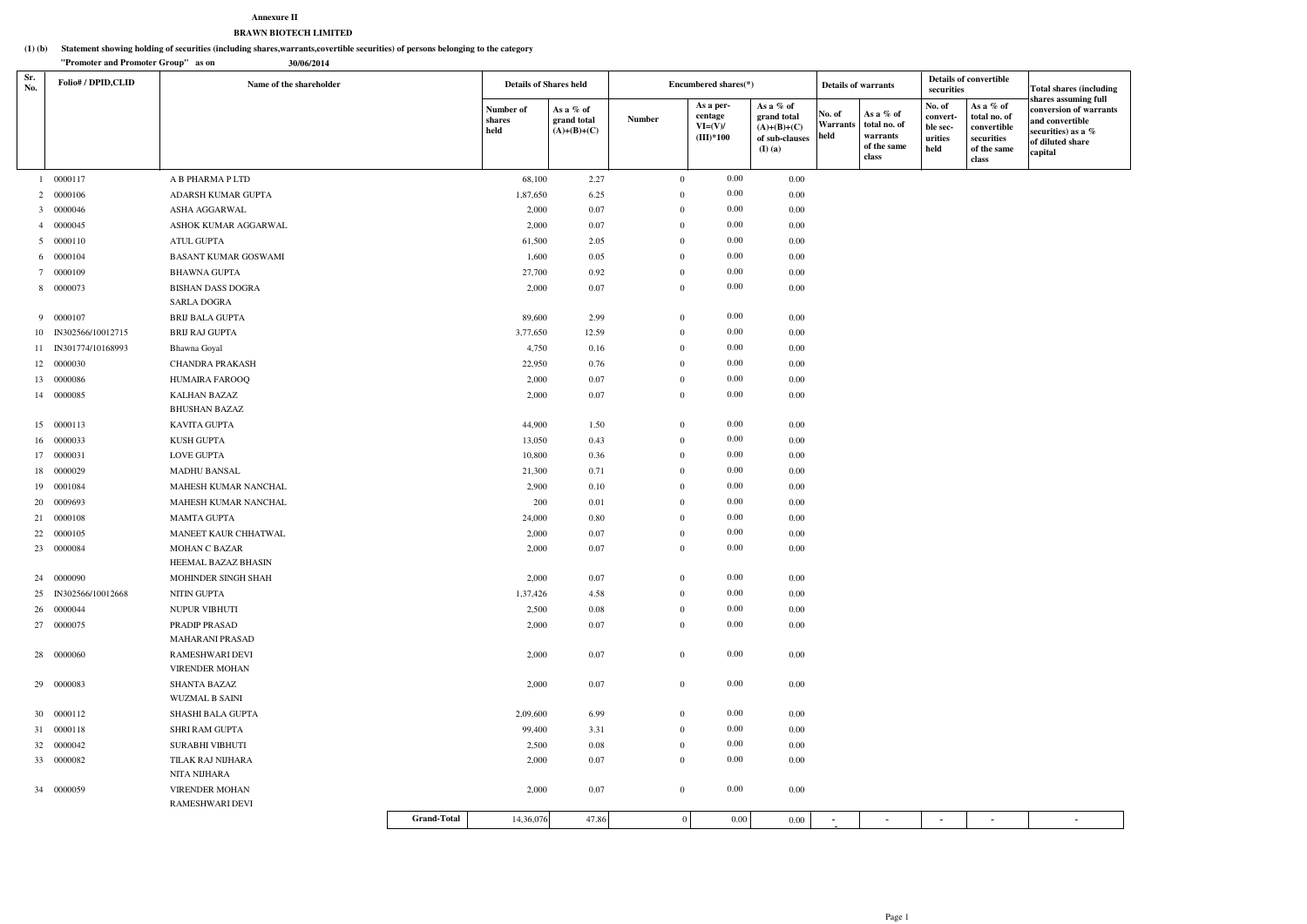**Statement showing holding of securities (including shares,warrants,covertible securities) of persons belonging to the category**

# **(1) (c)(i) "Public" and holding more than 1% of the total number of shares as on 30/06/2014**

| Sr.<br>No. | <b>Folio#/DPID,CLID</b> | Name of the shareholder |                    | Number<br>shares | Shares as a per-<br>centage of total<br>number of shares<br>( <i>i.e</i> Grand total)<br>$(A+B+C)$ in<br>para(I)(a) above | No. of<br>Warrants<br>held | <b>Details of warrants</b><br>'As a % of<br>total no. of<br>warrants<br>of the same<br>class | securities<br>No. of<br>convert-<br>ble sec-<br>urities<br>held | Details of convertible<br>As a % of<br>total no. of<br>convertible<br>securities<br>of the same<br>class | <b>Total shares (including</b><br>shares assuming full<br>conversion of warrants<br>and convertible<br>securities) as a $\%$<br>of diluted share<br>capital |
|------------|-------------------------|-------------------------|--------------------|------------------|---------------------------------------------------------------------------------------------------------------------------|----------------------------|----------------------------------------------------------------------------------------------|-----------------------------------------------------------------|----------------------------------------------------------------------------------------------------------|-------------------------------------------------------------------------------------------------------------------------------------------------------------|
|            | 0010901                 | SUSHIL KUMAR AGARWAL    |                    | 69,800           | 2.33                                                                                                                      |                            |                                                                                              |                                                                 |                                                                                                          |                                                                                                                                                             |
|            | 2 IN302566/10012601     | SHASHI BALA GUPTA       |                    | 38,653           | 1.29                                                                                                                      |                            |                                                                                              |                                                                 |                                                                                                          |                                                                                                                                                             |
|            |                         |                         | <b>Grand-Total</b> | 1,08,453         | 3.62                                                                                                                      | $\blacksquare$             |                                                                                              |                                                                 |                                                                                                          |                                                                                                                                                             |

 $\sim$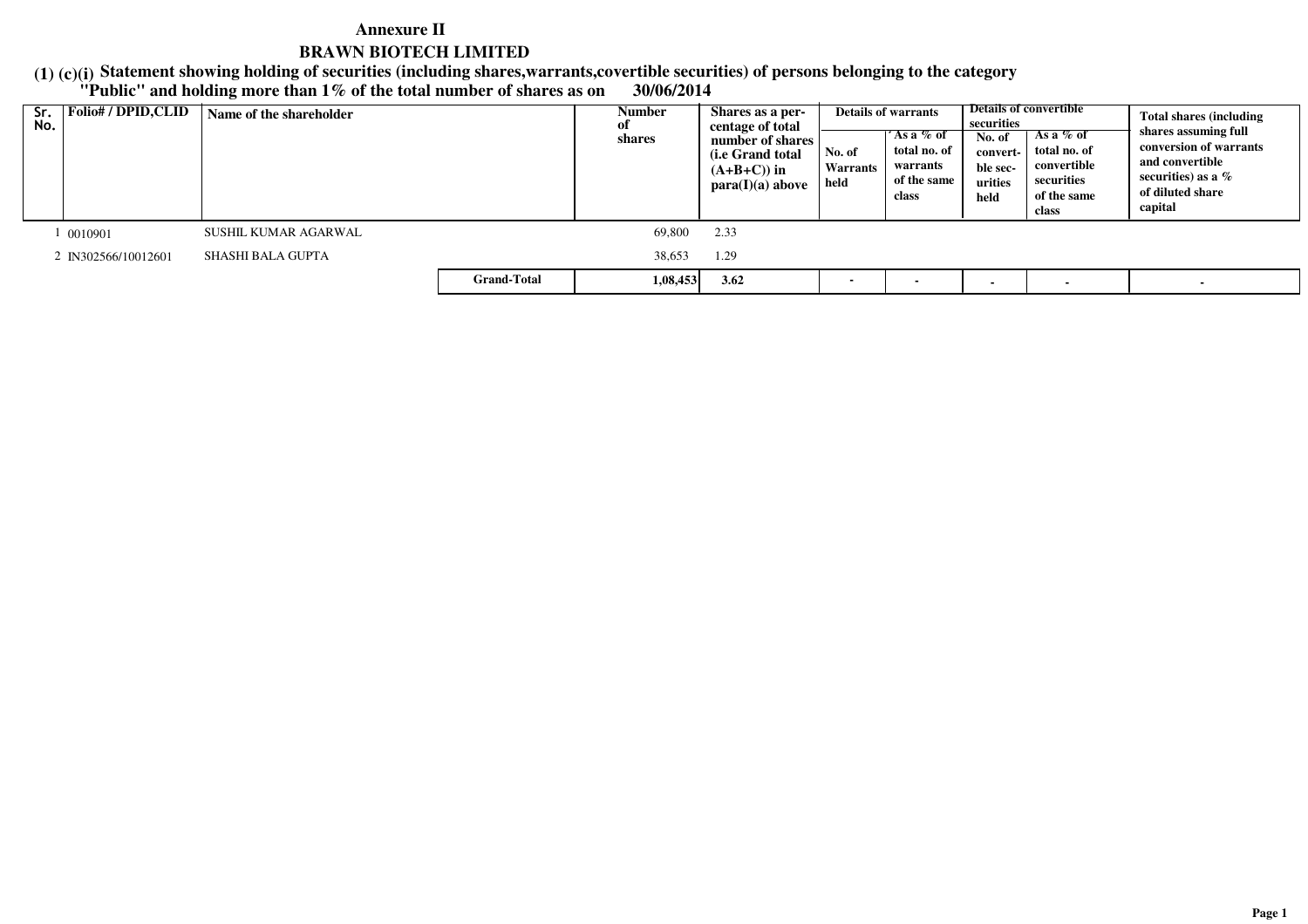**(1) (c)(ii)Statement showing holding of securities (including shares,warrants,covertible securities) of persons (together with PAC) belonging to the category**

**"Public" and holding more than 5% of the total number of shares as on 30/06/2014**

| Sr.<br>No. | Folio# / DPID,CLID | Name of the shareholder |                    | Number<br>0Ī<br>shares | Shares as a per-<br>centage of total<br>number of shares<br>(i.e Grand total)<br>$(A+B+C)$ in<br>para(I)(a) above | No. of<br>Warrants<br>held | <b>Details of warrants</b><br>´As a % of<br>total no. of<br>warrants<br>of the same<br>class | securities<br>No. of<br>convert-<br>ble sec-<br>urities<br>held | Details of convertible<br>As a $%$ of<br>total no. of<br>convertible<br>securities<br>of the same<br>class | <b>Total shares (including</b><br>shares assuming full<br>conversion of warrants<br>and convertible<br>securities) as a $%$<br>of diluted share<br>capital |
|------------|--------------------|-------------------------|--------------------|------------------------|-------------------------------------------------------------------------------------------------------------------|----------------------------|----------------------------------------------------------------------------------------------|-----------------------------------------------------------------|------------------------------------------------------------------------------------------------------------|------------------------------------------------------------------------------------------------------------------------------------------------------------|
|            |                    | NIL                     |                    |                        | 0.00                                                                                                              |                            |                                                                                              |                                                                 |                                                                                                            |                                                                                                                                                            |
|            |                    |                         | <b>Grand-Total</b> |                        | 0.00                                                                                                              |                            |                                                                                              |                                                                 |                                                                                                            |                                                                                                                                                            |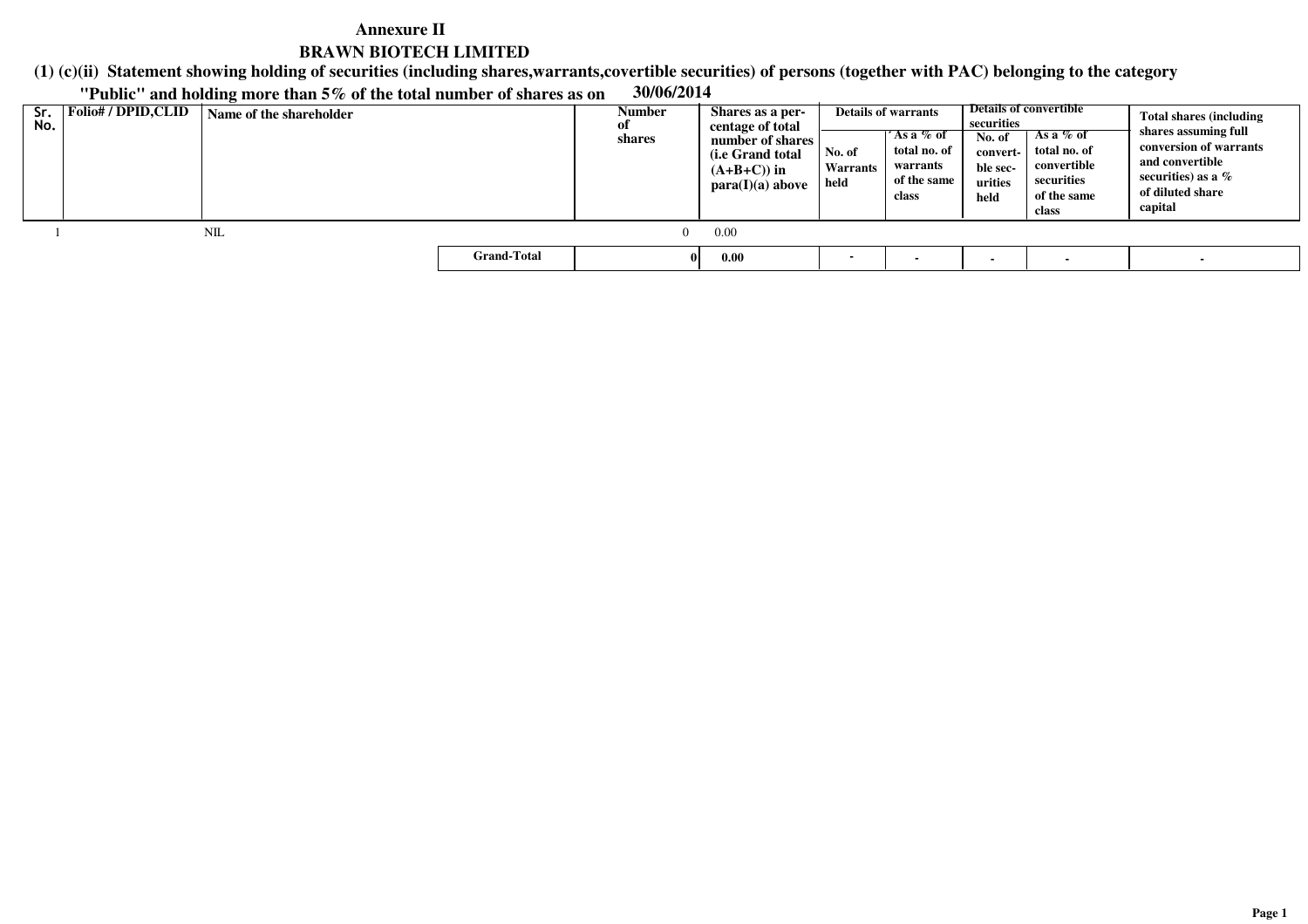# **(1) (d) Statement showing details of lock-in shares as on 30/06/2014**

| Sr.<br>No. | <b>Folio#/DPID,CLID</b> | Name of the shareholder | <b>Category of</b><br><b>Shareholders</b><br>(promoters/<br>Public) | <b>Number</b><br>оf<br>shares | Shares as a per-<br>centage of total<br>number of shares<br>( <i>i.e</i> Grand total<br>$(A+B+C)$ in<br>para(I)(a) above |
|------------|-------------------------|-------------------------|---------------------------------------------------------------------|-------------------------------|--------------------------------------------------------------------------------------------------------------------------|
|            |                         | NIL                     |                                                                     | NIL                           | NIL                                                                                                                      |
|            |                         |                         | <b>Grand-Total</b>                                                  | <b>NIL</b>                    | NIL                                                                                                                      |